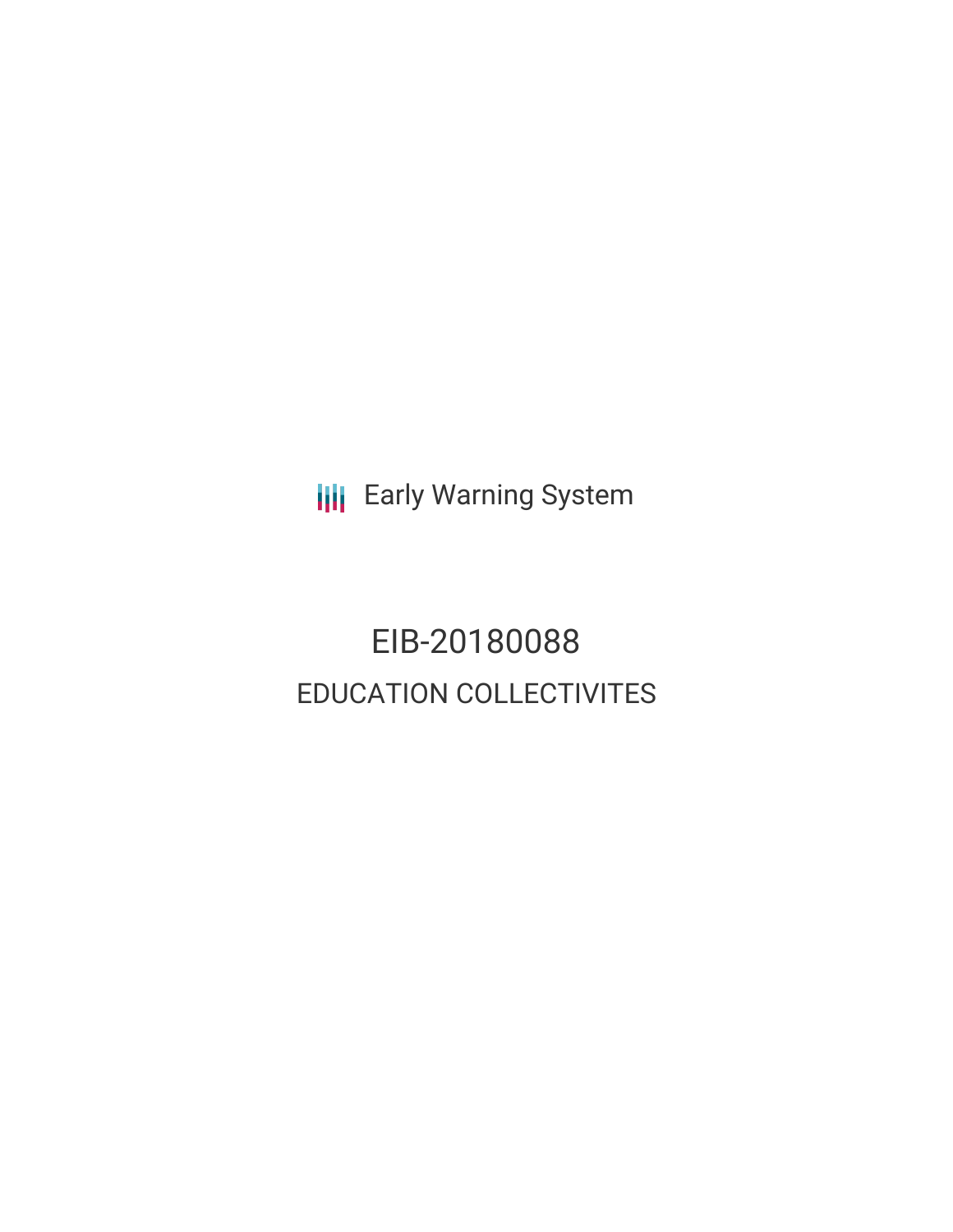## **Quick Facts**

| <b>Countries</b>               | France             |
|--------------------------------|--------------------|
| <b>Financial Institutions</b>  | European Investr   |
| <b>Status</b>                  | Proposed           |
| <b>Bank Risk Rating</b>        | U                  |
| <b>Borrower</b>                | PUBLIC ENTITY(     |
| <b>Sectors</b>                 | Construction, Ed   |
| <b>Investment Type(s)</b>      | l oan              |
| <b>Investment Amount (USD)</b> | \$874.53 million   |
| <b>Project Cost (USD)</b>      | \$1,749.06 million |

**Financial** Pank (EIB) **BORROWER BOOTS Sectors** Construction, Education and Health **Project Cost (USD)** \$ 1,749.06 million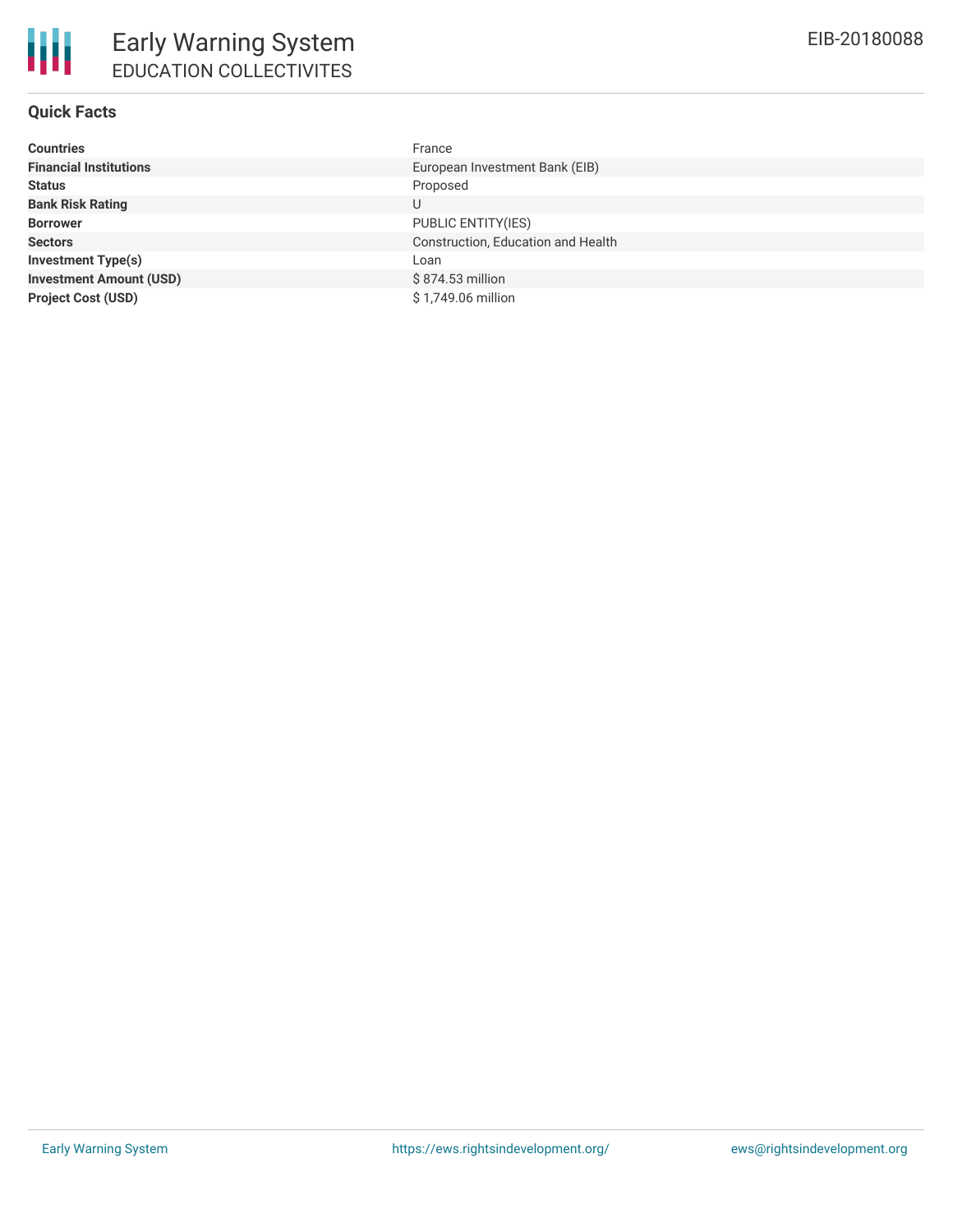

## **Project Description**

This project provides financing for the reconstruction and renovation of schools, colleges, and high schools in 7 municipalities in France. The renovations aim to adapt infrastructures to new technologies, improve accessibility for people with disabilities, and improving the energy efficiency of buildings.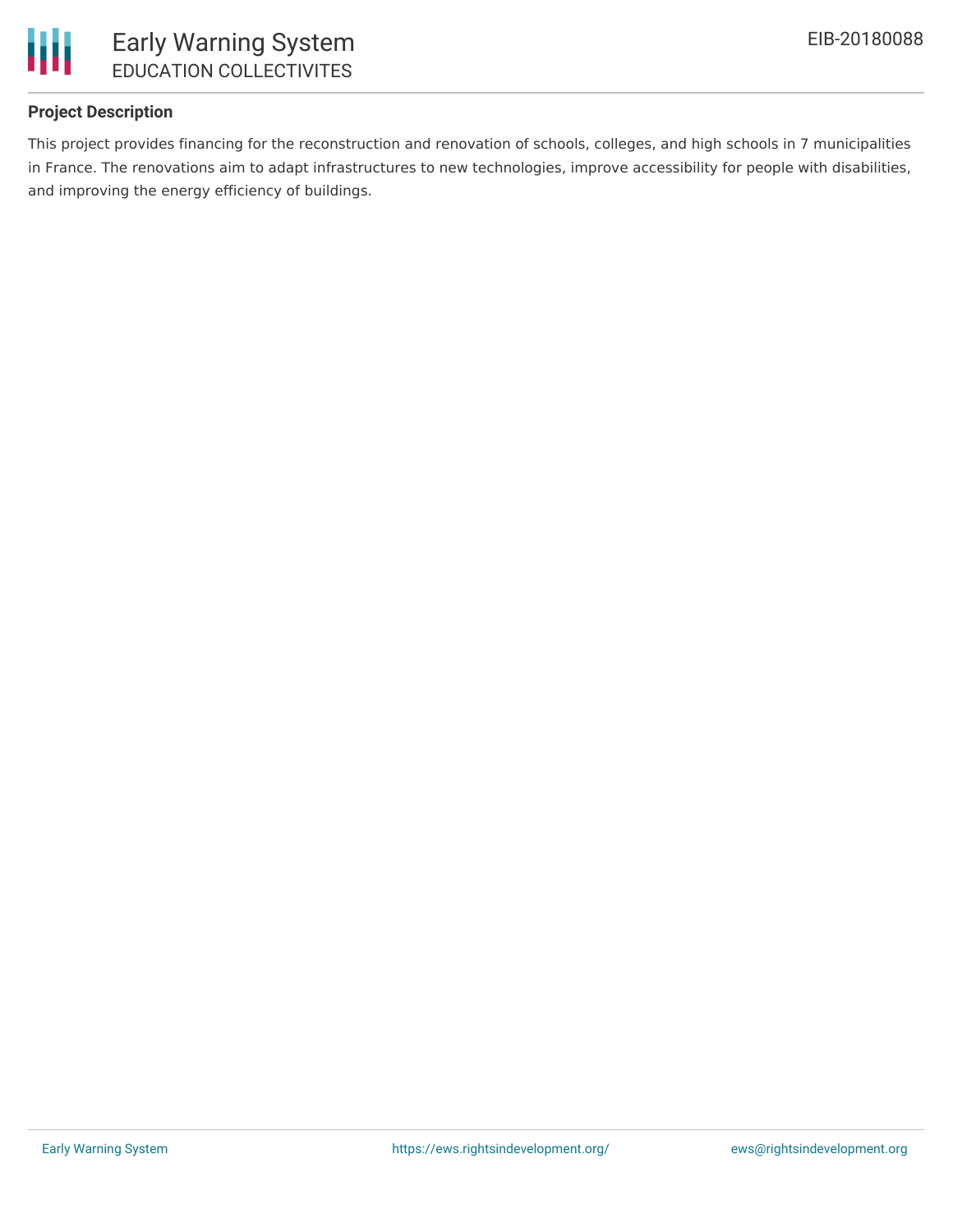

#### **Investment Description**

European Investment Bank (EIB)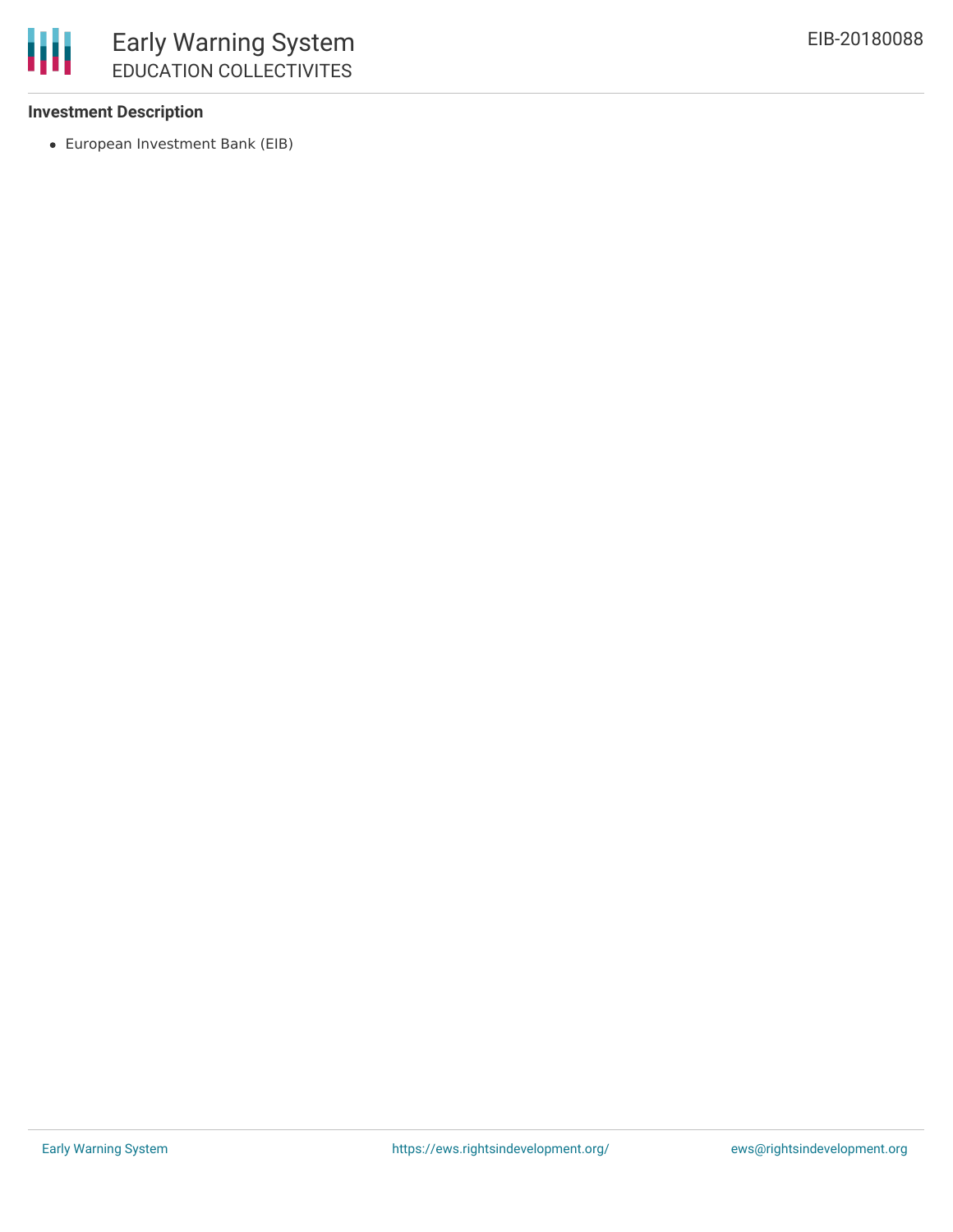## **Contact Information**

No contact information available at time of writing.

#### **ACCOUNTABILITY MECHANISM OF EIB**

The EIB Complaints Mechanism is designed to facilitate and handle complaints against the EIB by individuals, organizations or corporations affected by EIB activities. When exercising the right to lodge a complaint against the EIB, any member of the public has access to a two-tier procedure, one internal - the Complaints Mechanism Office - and one external - the European Ombudsman. A complaint can be lodged via a written communication addressed to the Secretary General of the EIB, via email to the dedicated email address complaints@eib.org, by completing the online complaint form available at the following address: http://www.eib.org/complaints/form, via fax or delivered directly to the EIB Complaints Mechanism Division, any EIB local representation office or any EIB staff. For further details, check:

http://www.eib.org/attachments/strategies/complaints\_mechanism\_policy\_en.pdf

When dissatisfied with a complaint to the EIB Complaints Mechanism, citizens can then turn towards the European Ombudsman. A memorandum of Understanding has been signed between the EIB and the European Ombudsman establishes that citizens (even outside of the EU if the Ombudsman finds their complaint justified) can turn towards the Ombudsman on issues related to 'maladministration' by the EIB. Note that before going to the Ombudsman, an attempt must be made to resolve the case by contacting the EIB. In addition, the complaint must be made within two years of the date when the facts on which your complaint is based became known to you. You can write to the Ombudsman in any of the languages of the European Union. Additional details, including filing requirements and complaint forms, are available at: http://www.ombudsman.europa.eu/atyourservice/interactiveguide.faces